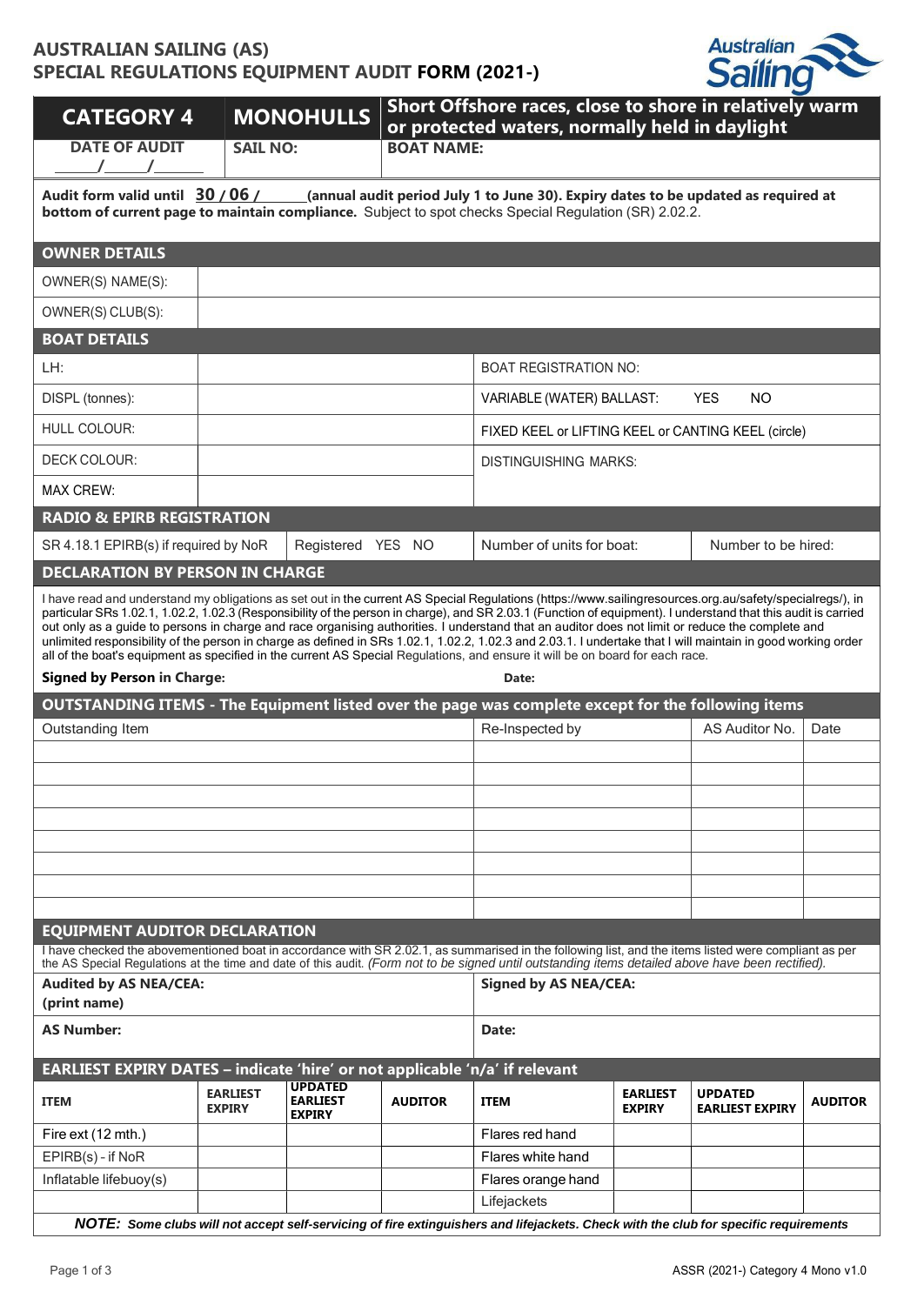## **AUSTRALIAN SAILING (AS) SPECIAL REGULATIONS EQUIPMENT AUDIT FORM (2021-)**



# **CATEGORY <sup>4</sup> MONOHULLS Short Offshore races, close to shore in relatively warm DATE OF AUDIT**

**/ /**

**or protected waters, normally held in daylight SAIL NO: BOAT NAME:**

|            | This section to be completed and ticked or initialled by person in charge (P) and auditor(A). If item not applicable, mark 'n/a' or dash '-' |   |  |                   |                                                                                                              |   |  |
|------------|----------------------------------------------------------------------------------------------------------------------------------------------|---|--|-------------------|--------------------------------------------------------------------------------------------------------------|---|--|
| <b>Reg</b> | <b>Structural/Fixed Deck Items</b>                                                                                                           | P |  |                   | (d) Outboard tanks secured on deck or ventilated                                                             |   |  |
| 2.03.1     | Equipment functions & adequate for intended use                                                                                              |   |  | 3.24.9            | compartment; manufacturer supplied or recognised                                                             |   |  |
| 2.03.2     | Ballast & heavy equipment secured                                                                                                            |   |  |                   | national standard                                                                                            |   |  |
| $3.01 -$   | Section 3 Part 1 - Structural Features, Stability. Any                                                                                       |   |  | 3.28.1            | Hull Identification, min 50 mm; name & state rego; OR<br>name, sail number & club                            |   |  |
| 3.05       | <b>Organising Authority requirements</b>                                                                                                     |   |  | 4.01.1            | Sail numbers as per RRS 77 and Appendix G                                                                    |   |  |
| 3.06.1     | (b) Yachts ≥5.5m LOA with enclosed cabin & carrying                                                                                          |   |  |                   | (a) Clipping points through bolted or welded deck                                                            |   |  |
|            | fuel or gas below decks: 2 exits, 1 forward of mast                                                                                          |   |  |                   | plates or other suitable strong points                                                                       |   |  |
| 3.07.1     | No hatches forward of maximum beam open inwards                                                                                              |   |  | 4.03.2            | (b) Positioned to clip/unclip from below and move                                                            |   |  |
|            | except if size $< 0.071$ m <sup>2</sup><br>(a)(i) Hatches above water when heeled 90°                                                        |   |  |                   | between cockpit and deck                                                                                     |   |  |
|            | (a)(iii) Non-conforming hatches; size $< 0.071$ m <sup>2</sup>                                                                               |   |  |                   | (c) Clipping points for 2/3 crew                                                                             |   |  |
| 3.07.2     | (a)(iii) Non-conforming hatches kept shut while racing                                                                                       |   |  | Reg               | <b>Structural/Fixed Items Below</b>                                                                          | P |  |
|            | (b) Hatches capable of being immediately shut;                                                                                               |   |  |                   | (a) Seacocks permanently installed                                                                           |   |  |
|            | permanently attached lid                                                                                                                     |   |  | 3.09.1            | (b) Plugs for each opening attached or stowed nearby                                                         |   |  |
| 3.07.3     | Non-conforming hatches labelled 'Not to be opened at                                                                                         |   |  | 3.11              | Keel stepped mast; heel securely fastened                                                                    |   |  |
|            | sea'                                                                                                                                         |   |  |                   |                                                                                                              |   |  |
|            | Blocking device for low sill companionway                                                                                                    |   |  | 3.15.2            | Toilet or securely fastened bucket                                                                           |   |  |
|            | (a) Companionway hatch securing arrangement<br>(i) Operable from above and below                                                             |   |  |                   | Cooking stove/heating appliance securely fastened,<br>safe, accessible shutoff                               |   |  |
| 3.07.4     | (b) Blocking devices to be                                                                                                                   |   |  |                   | Gas or methylated spirits only fuels                                                                         |   |  |
|            | (i) Capable of being retained with hatch open or shut                                                                                        |   |  |                   | "REMEMBER Turn Off Gas At Bottle" sign                                                                       |   |  |
|            | (ii) Secured to boat (e.g. by lanyard)                                                                                                       |   |  | 3.17<br>If fitted |                                                                                                              |   |  |
|            | (iii) Permit exit in event of inversion                                                                                                      |   |  |                   | Gas detection for permanent pilot light                                                                      |   |  |
| 3.08.1     | Cockpit strong, self-draining, & watertight (3.08.2)                                                                                         |   |  |                   | Disposable gas canisters $\leq$ 225 grams                                                                    |   |  |
| 3.08.3     | Bilge pump outlet not connected to cockpit drain                                                                                             |   |  |                   | Gas bottle, spare canisters in separate compartment                                                          |   |  |
|            | Number of cockpit drains required: <8.5 m: 2 x 25 mm                                                                                         |   |  |                   | ventilated overboard                                                                                         |   |  |
| 3.08.7     | Age/Series Date pre 07/77 & >8.5 m; 2 x 25 mm                                                                                                |   |  | 3.19.1            | Handholds below decks                                                                                        |   |  |
|            | Age/ Series Date post 07/77 & >8.5 m; 4 x 20 mm                                                                                              |   |  | 3.24.3            | Inboard engine to SR 3.24.1, OR outboard engine with<br>tanks, fuel supply; all securely fastened            |   |  |
| 3.12.2     | Lifelines taut (50 N force applied; $\leq$ 50 mm deflection)<br>Bow pulpits shall be either:                                                 |   |  | 3.24.6            | Separate starter battery if electric starter                                                                 |   |  |
|            | (a)(i) Closed and forward of forestay; OR                                                                                                    |   |  |                   | Separate generators, if carried, securely covered and                                                        |   |  |
|            | (a)(ii) Open with the forward gap $\leq$ 360 mm; OR                                                                                          |   |  | 3.24.7            | permanently installed                                                                                        |   |  |
|            | (a)(iii) Open with the gap to any boat part $\leq$ 360 mm                                                                                    |   |  | 3.24.8            | Fuel tank shut off valve/cock if fuel can escape or                                                          |   |  |
|            | (b) & (d) Bow and stern pulpit top rails and aft lifelines                                                                                   |   |  |                   | siphon                                                                                                       |   |  |
|            | same height as upper side lifelines                                                                                                          |   |  |                   | (a) Petrol tanks - see regulation                                                                            |   |  |
|            | (c) Lifelines, stanchions, pulpits effectively continuous                                                                                    |   |  | 3.24.9            | (b) Diesel tanks metal or other certified material                                                           |   |  |
|            | deck barrier                                                                                                                                 |   |  |                   | (c) Fuel lines comply                                                                                        |   |  |
| 3.12.3     | (c) Lifelines supported at intervals $\leq$ 2.20 m                                                                                           |   |  |                   | (e) Petrol not below decks in portable containers                                                            |   |  |
|            | (f) Pulpits & stanchions permanently installed                                                                                               |   |  |                   | (f) Flexible fuel tank not permitted.                                                                        |   |  |
|            | (g) Pulpit & stanchion bases inboard $\leq$ 5% of max<br>beam or 150 mm                                                                      |   |  |                   | (b)(i) Permanently installed VHF transceiver (new                                                            |   |  |
|            | (h) Stanchion bases not outboard                                                                                                             |   |  | 3.25.1            | installations DSC capable)                                                                                   |   |  |
|            | (j) Lifelines attached to stanchion inside & overlapping                                                                                     |   |  | 3.25.7            | At least two means of receiving weather bulletins                                                            |   |  |
|            | pulpit with gap $\leq$ 150 mm permitted                                                                                                      |   |  | <b>Reg</b>        | <b>Portable Equipment</b>                                                                                    | P |  |
|            | (k) Stanchions straight, vertical; first 50 mm $\leq$ 10 mm                                                                                  |   |  |                   |                                                                                                              |   |  |
|            | displ. and angle $\leq 10$ deg. from 50 mm above deck.                                                                                       |   |  | 3.18.4            | Emergency water 1 litre per crew                                                                             |   |  |
|            | Lifeline height, spacing, number comply with table                                                                                           |   |  | 3.20.9            | 2 x 8 litre buckets, stout construction with lanyard                                                         |   |  |
| 3.12.5     | Double lifelines minimum, upper $\geq 600$ mm (450 mm if                                                                                     |   |  | 3.23.4            | Reserve navigation lights, independent of main power                                                         |   |  |
|            | LH < 8.5 m), intermediate openings $\leq$ 380 mm,                                                                                            |   |  | 3.25.5            | (b) Emergency VHF antenna where regular antenna                                                              |   |  |
|            | intermediate lifeline ≥ 230 mm above working deck                                                                                            |   |  |                   | relies on mast                                                                                               |   |  |
|            | (a) Lifelines uncoated stainless steel wire<br>(b) Loose sleeve permitted                                                                    |   |  | 4.04.1            | 2 x fire extinguishers 1A:10BE dry powder min or equiv.                                                      |   |  |
|            | (d) Gap secured by lanyard $\leq 100$ mm;                                                                                                    |   |  | 4.04.4            | Fire blanket (for cooking device with open flame)                                                            |   |  |
| 3.12.6     | Lanyard replaced annually                                                                                                                    |   |  |                   | (a) Anchors & ground tackle as per Table 1                                                                   |   |  |
|            | (e) Lifeline system ≥ strength of required wire size                                                                                         |   |  |                   | (b) Anchor & warp sizes Table 2 or Table 3                                                                   |   |  |
|            | Lifeline size minimum: LH < 8.5 m: 3 mm; LH 8.5 m -                                                                                          |   |  | 4.05.1            | Anchor 1 Typekg/size                                                                                         |   |  |
|            | 13 m: 4 mm; LH > 13 m: 5 mm                                                                                                                  |   |  |                   | Anchor 2 Typekg/size                                                                                         |   |  |
|            | Toe rail min height 25 mm (age date from 01/81);                                                                                             |   |  |                   | (c) Primary anchor assembled, attached to tackle<br>1 x flashlight floating type; spare batteries & bulbs if |   |  |
| 3.14.1     | Toe rail min height 20 mm (age date before 01/81)                                                                                            |   |  | 4.06.2            | replaceable                                                                                                  |   |  |
| 3.20.4     | 1 x manual bilge pump                                                                                                                        |   |  | 4.07.2            | First aid manual                                                                                             |   |  |
| 3.20.6     | Bilge pump not to discharge into closed cockpit                                                                                              |   |  | 4.07.4            | First aid kit, waterproof container; contents listed;                                                        |   |  |
|            | Bilge pump not connected to cockpit drains                                                                                                   |   |  | 4.07.9            | alternative brands permitted                                                                                 |   |  |
| 3.20.7     | a) Bilge pump minimum suction bore 25 mm                                                                                                     |   |  | 4.07.9            | First aid contents as per list at end of this form                                                           |   |  |
|            | b) Bilge pump & strum boxes accessible                                                                                                       |   |  | 4.10.1            | Charts (may be solely electronic), plotting equipment                                                        |   |  |
| 3.21.1     | Marine magnetic compass permanently installed, non-                                                                                          |   |  | 4.10.2            | Collision Regulations; electronic or hard copy                                                               |   |  |
|            | electric                                                                                                                                     |   |  | 4.10.3            | Current AS "Racing Rules of Sailing" and "Special                                                            |   |  |
| 3.23.1     | Navigation lights carried complying with IRPCAS<br>If using outboard motor, provision for mounting                                           |   |  |                   | Regulations Part 1"; electronic or hard copy                                                                 |   |  |
| 3.24.4     | Outboard motor mounted at all times                                                                                                          |   |  | 4.11.1            | GPS, may be handheld, water resistant with spare<br>batteries                                                |   |  |
|            |                                                                                                                                              |   |  |                   |                                                                                                              |   |  |

|            | arge (P) and auditor(A). If item not applicable, mark 'n/a' or dash '-'                                      |   |   |  |  |  |  |
|------------|--------------------------------------------------------------------------------------------------------------|---|---|--|--|--|--|
|            | (d) Outboard tanks secured on deck or ventilated                                                             |   |   |  |  |  |  |
| 3.24.9     | compartment; manufacturer supplied or recognised<br>national standard                                        |   |   |  |  |  |  |
|            | Hull Identification, min 50 mm; name & state rego; OR                                                        |   |   |  |  |  |  |
| 3.28.1     | name, sail number & club                                                                                     |   |   |  |  |  |  |
| 4.01.1     | Sail numbers as per RRS 77 and Appendix G                                                                    |   |   |  |  |  |  |
|            | (a) Clipping points through bolted or welded deck                                                            |   |   |  |  |  |  |
|            | plates or other suitable strong points                                                                       |   |   |  |  |  |  |
| 4.03.2     | (b) Positioned to clip/unclip from below and move                                                            |   |   |  |  |  |  |
|            | between cockpit and deck<br>(c) Clipping points for 2/3 crew                                                 |   |   |  |  |  |  |
| <b>Reg</b> | <b>Structural/Fixed Items Below</b>                                                                          | P | А |  |  |  |  |
|            |                                                                                                              |   |   |  |  |  |  |
| 3.09.1     | (a) Seacocks permanently installed                                                                           |   |   |  |  |  |  |
|            | (b) Plugs for each opening attached or stowed nearby                                                         |   |   |  |  |  |  |
| 3.11       | Keel stepped mast; heel securely fastened                                                                    |   |   |  |  |  |  |
| 3.15.2     | Toilet or securely fastened bucket                                                                           |   |   |  |  |  |  |
|            | Cooking stove/heating appliance securely fastened,                                                           |   |   |  |  |  |  |
|            | safe, accessible shutoff                                                                                     |   |   |  |  |  |  |
|            | Gas or methylated spirits only fuels                                                                         |   |   |  |  |  |  |
| 3.17       | "REMEMBER Turn Off Gas At Bottle" sign                                                                       |   |   |  |  |  |  |
| If fitted  | Gas detection for permanent pilot light                                                                      |   |   |  |  |  |  |
|            | Disposable gas canisters ≤ 225 grams                                                                         |   |   |  |  |  |  |
|            | Gas bottle, spare canisters in separate compartment<br>ventilated overboard                                  |   |   |  |  |  |  |
|            | Handholds below decks                                                                                        |   |   |  |  |  |  |
| 3.19.1     | Inboard engine to SR 3.24.1, OR outboard engine with                                                         |   |   |  |  |  |  |
| 3.24.3     | tanks, fuel supply; all securely fastened                                                                    |   |   |  |  |  |  |
| 3.24.6     | Separate starter battery if electric starter                                                                 |   |   |  |  |  |  |
| 3.24.7     | Separate generators, if carried, securely covered and                                                        |   |   |  |  |  |  |
|            | permanently installed                                                                                        |   |   |  |  |  |  |
| 3.24.8     | Fuel tank shut off valve/cock if fuel can escape or<br>siphon                                                |   |   |  |  |  |  |
|            | (a) Petrol tanks - see regulation                                                                            |   |   |  |  |  |  |
|            |                                                                                                              |   |   |  |  |  |  |
|            | (b) Diesel tanks metal or other certified material                                                           |   |   |  |  |  |  |
| 3.24.9     | (c) Fuel lines comply                                                                                        |   |   |  |  |  |  |
|            | (e) Petrol not below decks in portable containers                                                            |   |   |  |  |  |  |
|            | (f) Flexible fuel tank not permitted.                                                                        |   |   |  |  |  |  |
| 3.25.1     | (b)(i) Permanently installed VHF transceiver (new<br>installations DSC capable)                              |   |   |  |  |  |  |
| 3.25.7     | At least two means of receiving weather bulletins                                                            |   |   |  |  |  |  |
|            |                                                                                                              |   |   |  |  |  |  |
| <b>Reg</b> | <b>Portable Equipment</b>                                                                                    | Р |   |  |  |  |  |
| 3.18.4     | Emergency water 1 litre per crew                                                                             |   |   |  |  |  |  |
| 3.20.9     |                                                                                                              |   |   |  |  |  |  |
|            | 2 x 8 litre buckets, stout construction with lanyard                                                         |   |   |  |  |  |  |
| 3.23.4     | Reserve navigation lights, independent of main power                                                         |   |   |  |  |  |  |
|            | (b) Emergency VHF antenna where regular antenna                                                              |   |   |  |  |  |  |
| 3.25.5     | relies on mast                                                                                               |   |   |  |  |  |  |
| 4.04.1     | 2 x fire extinguishers 1A:10BE dry powder min or equiv.                                                      |   |   |  |  |  |  |
| 4.04.4     | Fire blanket (for cooking device with open flame)                                                            |   |   |  |  |  |  |
|            | (a) Anchors & ground tackle as per Table 1                                                                   |   |   |  |  |  |  |
|            | (b) Anchor & warp sizes Table 2 or Table 3                                                                   |   |   |  |  |  |  |
| 4.05.1     | Anchor 1 Typekg/size                                                                                         |   |   |  |  |  |  |
|            | Anchor 2 Typekg/size                                                                                         |   |   |  |  |  |  |
|            | (c) Primary anchor assembled, attached to tackle<br>1 x flashlight floating type; spare batteries & bulbs if |   |   |  |  |  |  |
| 4.06.2     | replaceable                                                                                                  |   |   |  |  |  |  |
| 4.07.2     | First aid manual                                                                                             |   |   |  |  |  |  |
| 4.07.4     | First aid kit, waterproof container; contents listed;                                                        |   |   |  |  |  |  |
| 4.07.9     | alternative brands permitted                                                                                 |   |   |  |  |  |  |
| 4.07.9     | First aid contents as per list at end of this form                                                           |   |   |  |  |  |  |
| 4.10.1     | Charts (may be solely electronic), plotting equipment                                                        |   |   |  |  |  |  |
| 4.10.2     | Collision Regulations; electronic or hard copy                                                               |   |   |  |  |  |  |
| 4.10.3     | Current AS "Racing Rules of Sailing" and "Special<br>Regulations Part 1"; electronic or hard copy            |   |   |  |  |  |  |
| 4.11.1     | GPS, may be handheld, water resistant with spare<br>batteries                                                |   |   |  |  |  |  |